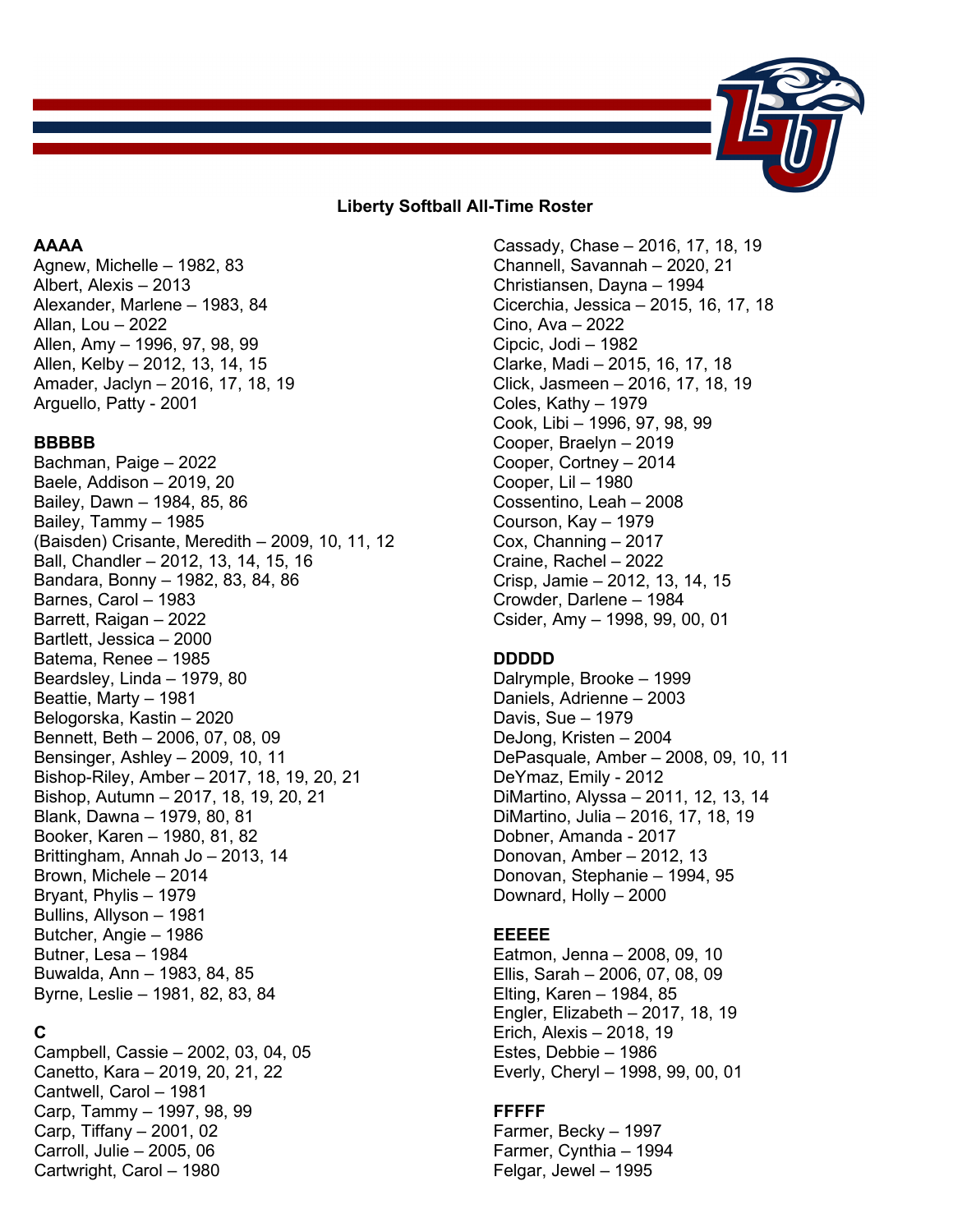Felix, Tammy – 2004 Ferguson, Kim – 1979 Fielder, Miranda – 2008 Filmore, Jody – 1982 Floyd, Rachel – 2004 Ford, Sheila – 1984 Fridey, Claire – 2005, 06, 07 Fridey, Michelle – 2007 Friesen, Kenzie – 2013, 15, 16, 17

### **GGGGG**

Galarneau, De'Ette – 1982, 83 Gibson, Blake – 2020, 21 Gingerich, Cassie – 2015, 16, 17, 18 Goc, Amanda – 2000, 01, 02, 03 Green, Raye – 2021, 22 Griffin, Denay – 2019, 20, 21 , 22 Guetterman, Karen – 1981 Gunsallus, Brenda – 1980

#### **HHHHH**

Hagan, Natalie – 1999, 00 Hahn, Lauren – 2001, 02, 03, 04 Han, Katie – 2013, 14, 15, 16 Hanna, Kristi – 1997, 98, 99, 00 Happel, Stephanie – 1998, 99 Harris, Kayla – 2017, 19, 20 Harris, Pam – 1979, 80, 81 Hartley, Sarah – 2000, 01 Harvey, Dolly – 1981, 82, 83 Hayden, Amy – 1996 Hayden, Denise – 1979 Hefley, Sandy – 1979 Heidorn, Lilly – 2022 Heit, Stephanie – 1995 Hemmila, Allison – 1994, 95, 96 Hendrix, Cassie – 2008, 09, 10 Hensley, Beth – 2004, 05, 06, 07 Hill, Sheri – 1979 Hodum, Megan – 2021 Hoffman, Taylor – 2017, 18, 19 Hollyfield, Meredith – 1998, 99, 00, 01 Howard, Danielle – 2009, 10 Howard, Devyn – 2021, 22 Hudson, Allyson - 2009 Hudson, Caroline – 2020, 21, 22 Humble, Pam – 1980 Hurley, Jennifer – 2002

## **IIIII**

Inge, Leslie – 1997, 98, 99, 00

## **JJJJJ**

Jacinto, Breanna - 2001 Jefferson, J'nae – 2007, 08, 09, 10 Jeffries, Gertie – 2004, 05 Jeffs, Dawn – 2006, 07 Jerry, Kristina - 2007 Johnson, Courtney – 2006, 07, 08 Johnson, Katrina – 2010, 11 Johnson, Kim – 1999, 00, 01 Johnson, Lori – 1981, 82 Johnson, Megan – 2020, 21, 22 Johnson, Tiffany – 2002, 03, 04, 05 Jones, Katie – 2006 Jones, Lisa – 1998, 99, 00, 01 Jones, Naomi – 2021, 22 Joseph, Hope – 2010

## **KKKKK**

Keeney, Brittany – 2009 Keeney, Karlie – 2020, 21, 22 Keith, Gail – 1980, 81, 82, 83 Keith, Sonja – 1996, 97, 98, 99 Keller, Lori – 1980, 8 1 Kellog, Debbie – 1980 Kennell, Mary Beth – 2002, 03 King, Tracy – 1994 Kirby, Emily – 2018, 19, 20, 21, 22 Kleier, Jennifer – 2002 Kotchey, Madison – 2015, 16

## **LLLLL**

Lair, Kim – 1985, 86 Lampman, Elena – 2008 Lane, Crystal – 2002 Larsen, Wendy – 1980 Law, Jenny – 2009, 10, 11, 12 Lawrence, Blair – 2013, 14, 15, 16 Leary, Jessica – 2006, 07, 08 Lee, Debbie – 1984 Lemonakis, Stephanie – 1995 Lester, Sydnei – 2011, 12, 13 Lew, Brittany – 2019 Lewis, Pam – 1986 Long, Leanne – 2003, 04, 05 Love, Rachel – 2005, 06, 07 Love, Sarah – 2004, 05, 06 Loveridge, Mickey – 2015, 1 6 Lowe, Terra – 2004, 05, 06, 07 Lucadano, Elaine – 1984, 85, 86 Lynch, Tracey – 2006

## **MMMMM**

Mabry, Taylor – 2016 Machado, KC – 2022 Maddox, Kayla – 2004 Marlowe, Stephanie – 2016, 17 Martin, Corryne – 2018 Martin, Susan – 1980 Maska, Amanda – 2002, 03, 04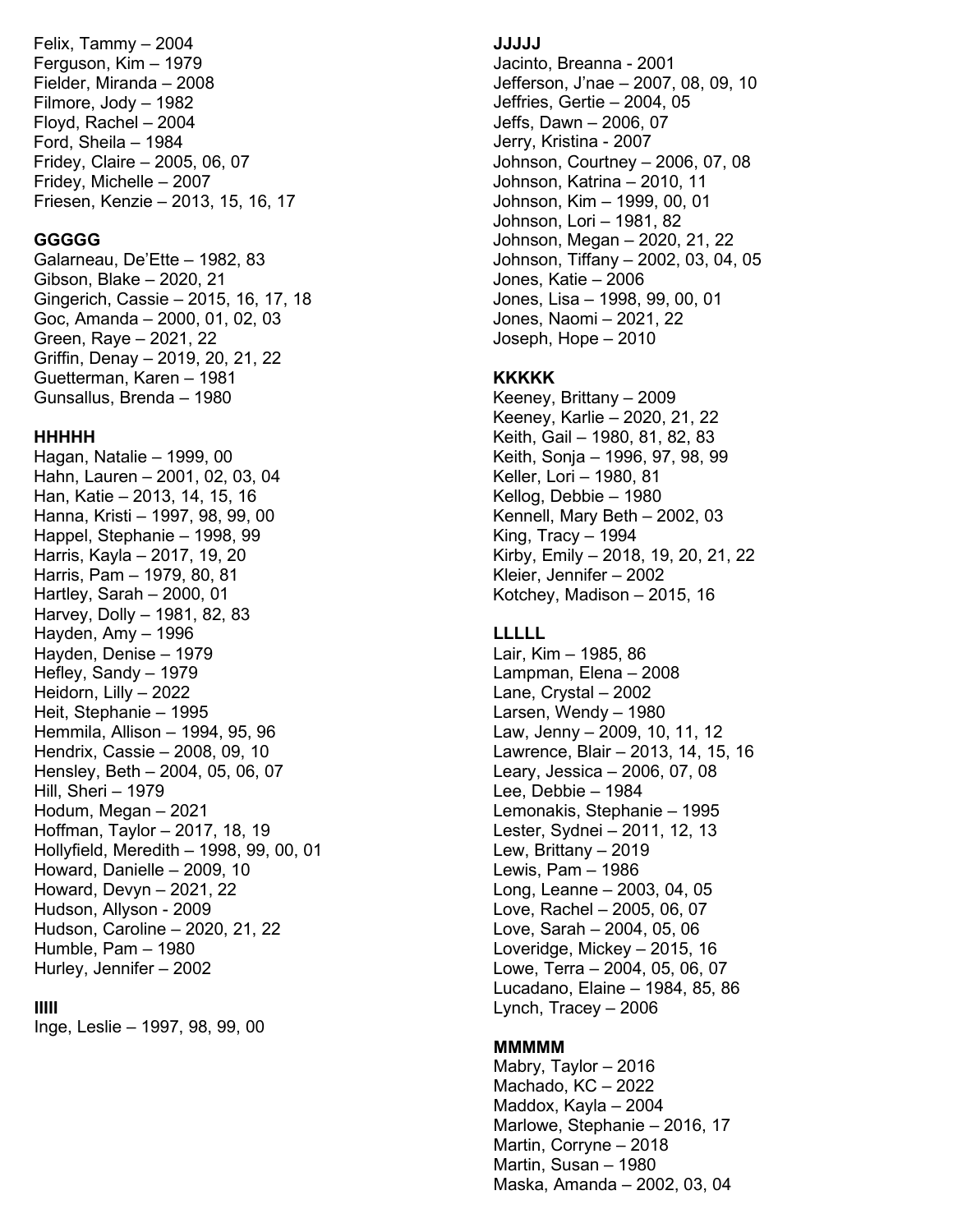Mattson, Lori – 1994 May, Mary – 1979 McCarty, Taylor – 2007 McConnell, Cynthia – 1986 McCoy, Kassidy – 2013, 14, 15, 16 McFarland, Kaitlin – 2016, 17, 18, 19 McKain, Shannon – 2005, 06, 07, 08 McMillon, Keely – 2008, 09, 10, 11 McMullen, Carolyn – 2020 McNamara, Dawn – 1982 Meisinger, Faith – 1997 Merritt, Tammy – 1984 Meyers, Ursula – 1985, 86 Miedema, Lori – 1994 Miller, Gina – 1996, 97, 98, 99 Mills, Brittany – 2003 Moore, Jessica – 2005, 06, 07 Morris, Britney – 2003, 04 Murphree, Wendy – 1979, 80 Murray, McKenzie – 2020

#### **NNNNN**

Needham, Kathy – 1981, 82 Nelson, Beth – 1986 Nelson, Rachel – 1994, 95, 96 Nichols, Hanna – 2012, 13, 14 Nixon, Whitney – 2005, 06 Nordan, Grace – 2011, 12, 13, 14 Norris, Debbie – 1979 Norris, Phyllis – 1983 Norwalt, Robin – 1984

### **PPPPP**

Pack, Jamie – 1996 Paulen, Terry – 1980, 81 Penner, Dianne – 1985 Peterson, Jennifer - 1994 Phillips, Katie – 1996, 97, 98, 99 Pickard, Kim – 1979 Pittman, Jennifer – 2009 Plummer, Janessa – 2022 Potera, Robin – 1982 Poulich, Courtney – 2022 Pound, Ashley – 2002 Pratt, Val – 1979, 80, 81, 82 Pugh, Olga – 1982

#### **RRRRR**

Radulovich, Stacy – 1996, 97, 98, 99 Ramos, Rebecca – 1997 Rasmussen, Erika – 2004, 05, 06 Reynolds, Rylee – 2016, 17, 18, 19 (Rhodes) Naylor, Susan – 1994, 95, 96 Richards, Robin – 1996 Robertson, Sarah – 2016, 17, 18, 19 Robinson, Megan – 2012, 13, 14, 15 Rodgers, Carrie – 1995, 96 Roupe, Rachel – 2022 Ruiz, Gaby – 2020

Rutig, Kimberly – 1997, 98

### **SSSSS**

Sady, Michele – 1979 Schnelle, Andrea – 1996, 97, 98, 99 Schorling, Rhonda – 1994 Schwind, Lindsay – 2001, 02, 03, 04 Sciolino, Marybeth – 2011, 12, 13, 14 Searcy, Amber – 2001 See, Deidra – 2016, 17, 18, 19 Seeley, Shannon – 2000 Seiz, Holly – 2013, 14 Shelton, Lindsay – 2001 Shivock, Sammi – 2011, 12, 13, 14 Shuck, Kelly – 1998 Simpson, Tammy – 1981, 82, 83 Sloan, Laurie – 1979 Smith, Paula – 1994, 95 Smith, Tiffani – 2008, 09, 10, 11 Soper, Brenda – 1984 Soto, Alexis – 2022 Stephens, Jill – 2010, 11, 12, 13 Stevens, Alycia – 1995 Stolzfus, Marnita – 1982 Strickland, Kelly – 2009, 10, 11, 12 Sweat, Emily – 2017, 19, 20, 21 Swor, Sarah – 2004, 05, 06, 07

### **TTTTT**

Tabor, Kelly – 1985, 86 Talley, Tammi – 1995 Tanis, Taryn – 1994 Tanski, Shannon – 1995, 96, 97 Taylor, Alexia – 2015, 16, 17, 18 Terry, Allison – 2000, 01, 02, 03 Terry, Lauren – 2003 Thayer, Courtney – 2002 Thomas, Nicole – 1994 Thompson, Ali – 2001, 02, 03 Thompson, Glory – 2020 Tincher, Abby – 2015 Trentham, Lauren – 2010 Trigg, Whitney – 2003, 04, 05

### **VVVVV**

Van Engen, Tuesday – 1981, 82, 83, 84 VanArtsdalen, Carie – 2001 Vanderroest, Michelle – 1986 Vest, Teresa – 1982 Via, Madison – 2018, 19, 20, 21

### **WWWWW**

Wagoner, McKenzie – 2021, 22 Wallace, Macy – 2021 Ward, Jennifer – 1994, 95, 96 Warrington, Katie – 2010 Weaver, Carla – 1979, 81 Webb, Tracy – 1980, 81 Wells, Tammy – 1979, 80, 81